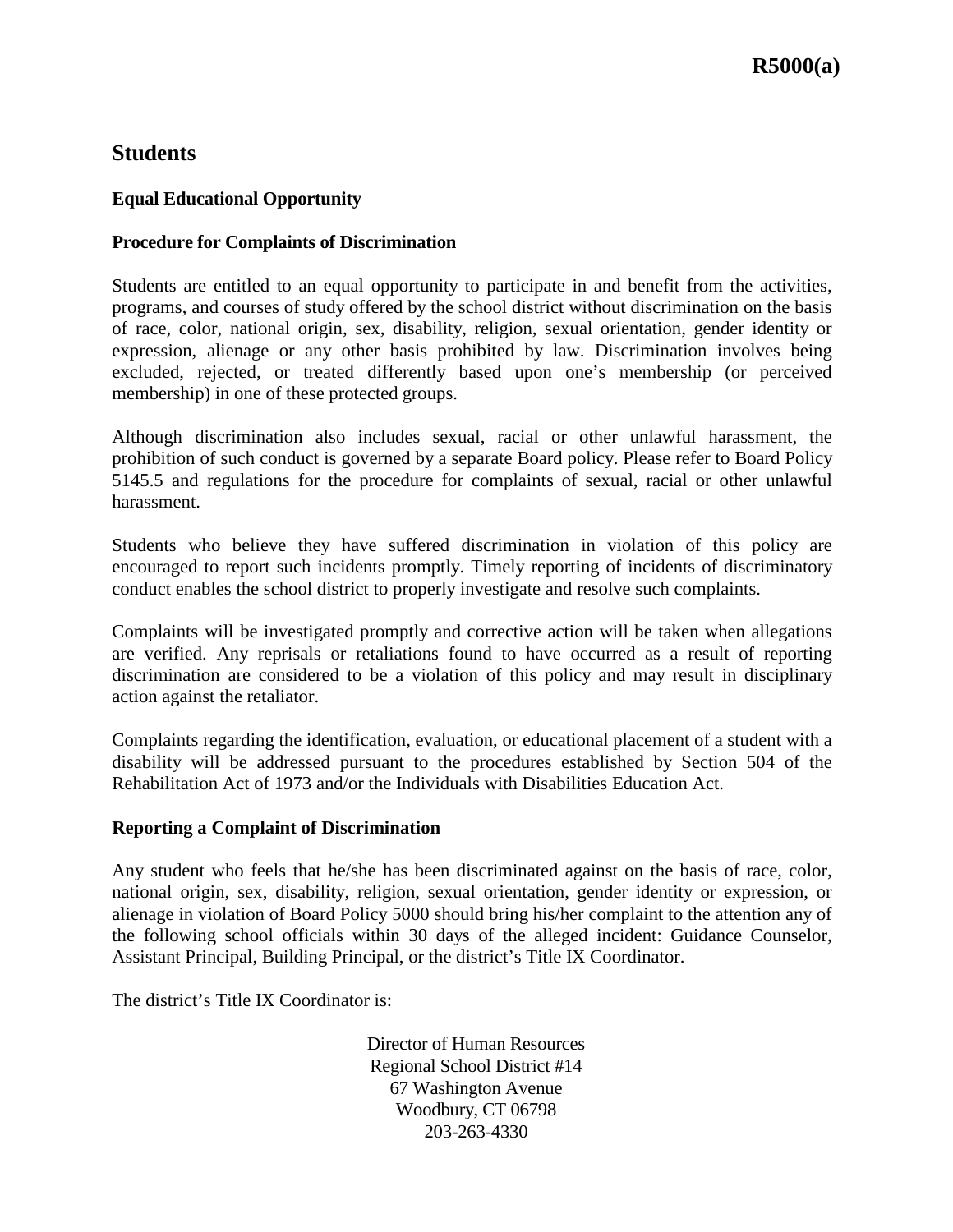## **Students**

### **Equal Educational Opportunity**

#### **Reporting a Complaints of Discrimination** (continued)

Although there is no requirement that the complaint be in writing, the school official should encourage the complainant to submit the complaint in writing and may assist the complainant in writing the complaint.

The written complaint should state the following (the form in Appendix A may be provided for the convenience of the complainant, but is not required):

- 1. name of the complainant;
- 2. date that the complaint was made;
- 3. name(s) of the person(s) who discriminated against complainant;
- 4. date and place of the alleged discriminatory conduct;
- 5. names of any witnesses;
- 6. list of documentary evidence, if any;
- 7. statement of the facts supporting the complaint of discrimination.

#### **Investigation of Complaints of Discrimination**

**Investigator:** The Title IX Coordinator is responsible for designating the investigator of any complaint, which may be himself/herself or a properly trained staff member, administrator or outside investigator. The advice of legal counsel should be sought as necessary. The designation of the investigator, if other than the Title IX Coordinator, shall be done promptly. During any stage of the investigation, the investigator may attempt to resolve the complaint in the least disruptive, most prompt and confidential manner.

**Interim measures:** The investigator shall assess whether there is a necessity to take immediate interim measures to prevent further allegations of discrimination or retaliation of any kind while the investigation is pending.

**Investigation:** The investigation shall be conducted with objectivity and completed in a timely manner. The investigator shall consult with all individuals believed to have relevant information, including the complainant, the person(s) accused of the discriminatory conduct, potential witnesses and other possible victims of the alleged conduct. The investigation shall be carried on discreetly, maintaining confidentiality insofar as possible while still conducting an effective and thorough investigation. Throughout the investigative process, the due process rights of the person(s) accused of discrimination shall be respected. The investigator shall keep the complainant apprised of the status of the investigation on a periodic basis.

**Documentation:** The investigator should carefully document all aspects of the investigation, including any informal resolution of the complaint. Documentation should be maintained in an investigative file. Documentation of disciplinary actions taken should be maintained in the employee's personnel file or the student's disciplinary file.